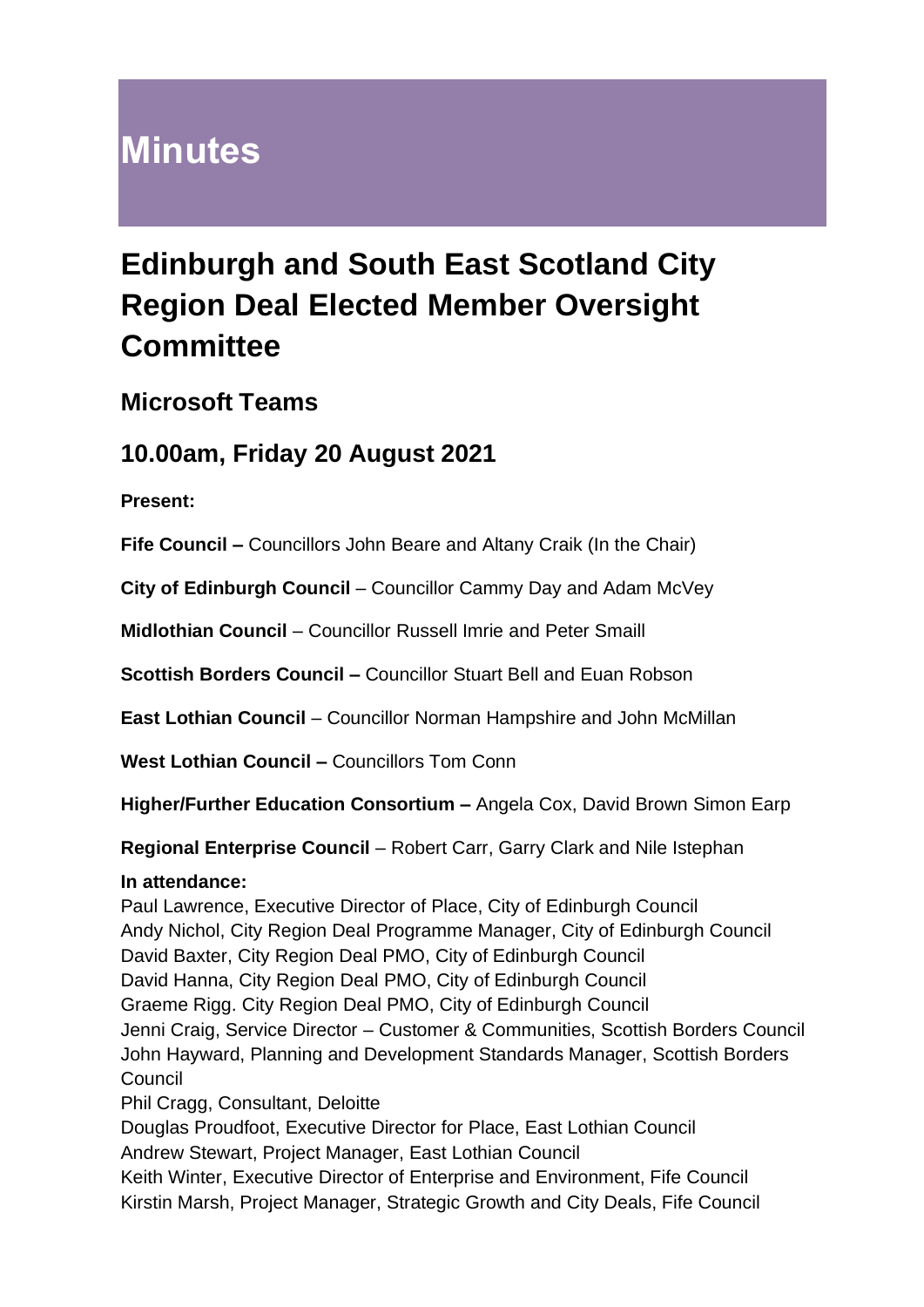Craig McCorriston, Head of Planning, Economic Development and Regeneration, West Lothian Council Jamie Macrae, Committee Services, City of Edinburgh Council

#### **Apologies**

Councillor Cathy Muldoon (West Lothian Council)

#### **1. Minutes**

#### **Decision**

To approve the minute of the Edinburgh and South East Scotland City Region Deal Elected Member Oversight Committee of the 16 July 2021 as a correct record.

## **2. Consultation Overview – Regional Prosperity Framework Update and Consultation Key Themes and Amendments**

Phil Cragg updated the committee on the Regional Prosperity Framework consultation. 52 formal responses had been received on the Hub and a further c. 20 additional responses received in email format to the CRD mailbox. The responses largely focused on the issues of Environmental, Travel and Societal and Place. Committee was provided with a detailed list of the specific key concerns raised in relation these themes. Although there were a number of critical responses, it was highlighted that there had also been a number of very positive responses. A number of changes had been made following consultation feedback, in particular the Vision Statement, which had been redrafted. A process had been developed by the team for making changes to the framework following feedback received in the consultation.

During the discussion, the following points were raised:

- Infrastructure concerns National Rail, roads, etc may struggle to cope with this level growth.
- The low number of consultation responses was disappointing, but it was noted that all councils had debated and discussed the framework, and in addition to the consultation, a number of events had been run by partners, so it was important to recognise the extent of discussion elsewhere.
- It was important to continue to engage with equalities and minority groups, as these have historically been missed in previous consultations.

#### **Decision**

.

To note the update.

#### **Declaration of Interests**

Robert Carr declared non-financial interests in the above item as a partner in the Anderson Strathern LLP which acted for, or had in the recent past acted for, each of the local authorities involved in the City Deal as well as many of the higher and further education bodies; as Chair of the Edinburgh Airport Consultative Committee,

Edinburgh and South East of Scotland City Region Deal Elected Member Oversight Committee – 20 August 2021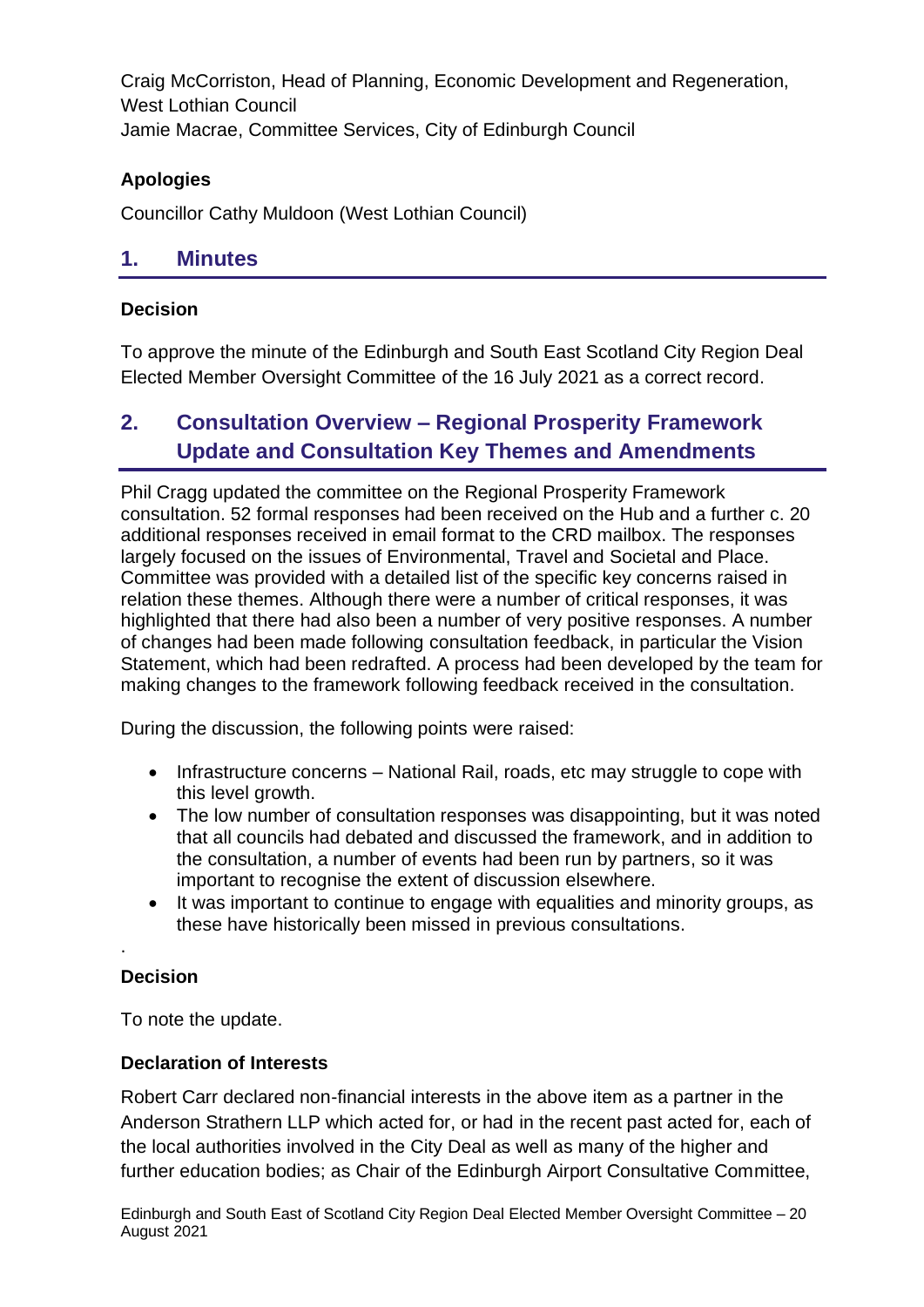as Chair of East Lothian Advice Consortium Ltd, the entity with which East Lothian Council contracts for the provision of advice services delivered by Haddington and Musselburgh Citizens Advice Bureaux; as a member of the East Lothian Partnership Connected Economy Group and as a member of the Fair work Convention.

## **3. Final Draft version of Regional Prosperity Framework**

Paul Lawrence outlined the key themes and amendments in the Final Draft of the Regional Prosperity Framework, which was shared with members. The Executive Summary outlined 7 Major Regional Opportunities, as follows:

- 1. A Data-driven Region
- 2. Sustainable tourism and cultural distinction
- 3. The Forth: a green industrial and regeneration exemplar
- 4. Healthcare and Well-being focus for all
- 5. Maximising the role of 'anchor institutions'
- 6. Support for starting and building a business
- 7. New approaches to sustainable development

It was hoped that each of these would become a delivery programme and that cross cutting themes would be embedded in each. It was, however, highlighted that there were ten "big moves" outlined in the substantive document, so there was some work for officers to bring these in line with each other.

#### **Decision**

To note the update.

#### **Declaration of Interests**

Robert Carr declared non-financial interests in the above item as a partner in the Anderson Strathern LLP which acted for, or had in the recent past acted for, each of the local authorities involved in the City Deal as well as many of the higher and further education bodies; as Chair of the Edinburgh Airport Consultative Committee, as Chair of East Lothian Advice Consortium Ltd, the entity with which East Lothian Council contracts for the provision of advice services delivered by Haddington and Musselburgh Citizens Advice Bureaux; as a member of the East Lothian Partnership Connected Economy Group and as a member of the Fair work Convention.

## **4. Member Feedback**

Members were given the opportunity to share their own feedback on the draft. The following points were raised in the discussion:

- The document was in line with aims of the City Region Deal.
- Infrastructure was a key issue and concern. Huge investment would be required to meet the ambition outlined in the document.
- Concern that the document failed to discuss entrepreneurship the section on SMEs could be strengthened, particularly in terms of how to support new business startups.

Edinburgh and South East of Scotland City Region Deal Elected Member Oversight Committee – 20 August 2021